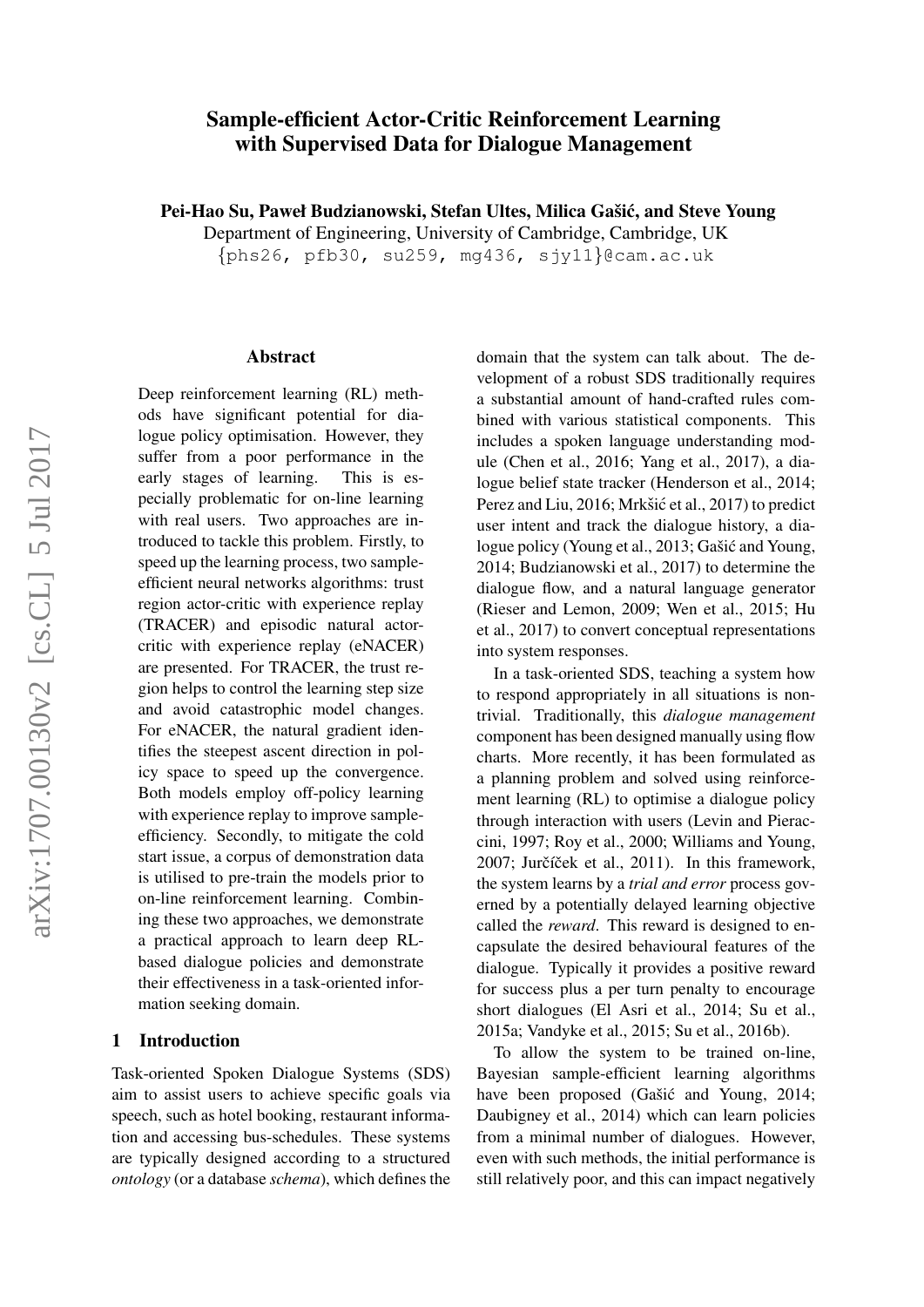on the user experience.

Supervised learning (SL) can also be used for dialogue action selection. In this case, the policy is trained to produce an appropriate response for any given dialogue state. Wizard-of-Oz (WoZ) methods (Kelley, 1984; Dahlbäck et al., 1993) have been widely used for collecting domain-specific training corpora. Recently an emerging line of research has focused on training neural networkbased dialogue models, mostly in text-based systems (Vinyals and Le, 2015; Shang et al., 2015; Serban et al., 2015; Wen et al., 2017; Bordes et al., 2017). These systems are directly trained on past dialogues without detailed specification of the internal dialogue state. However, there are two key limitations of using SL in SDS. Firstly, the effect of selecting an action on the future course of the dialogue is not considered and this may result in sub-optimal behaviour. Secondly, there will often be a large number of dialogue states which are not covered by the training data (Henderson et al., 2008; Li et al., 2014). Moreover, there is no reason to suppose that the recorded dialogue participants are acting optimally, especially in high noise levels. These problems are exacerbated in larger domains where multi-step planning is needed.

In this paper, we propose a network-based approach to policy learning which combines the best of both SL- and RL-based dialogue management, and which capitalises on recent advances in deep RL (Mnih et al., 2015), especially off-policy algorithms (Wang et al., 2017).

The main contribution of this paper is two-fold:

- 1. improving the sample-efficiency of actorcritic RL: trust region actor-critic with experience replay (TRACER) and episodic natural actor-critic with experience replay (eNACER).
- 2. efficient utilisation of demonstration data for improved early stage policy learning.

The first part focusses primarily on increasing the RL learning speed. For TRACER, trust regions are introduced to standard actor-critic to control the step size and thereby avoid catastrophic model changes. For eNACER, the natural gradient identifies steepest ascent direction in policy space to ensure fast convergence. Both models exploit the off-policy learning with experience replay (ER) to improve sample-efficiency. These are compared with various state-of-the-art RL methods.

The second part aims to mitigate the cold start issue by using *demonstration data* to pre-train an RL model. This resembles the training procedure adopted in recent game playing applications (Silver et al., 2016; Hester et al., 2017). A key feature of this framework is that a single model is trained using both SL and RL with different training objectives but without modifying the architecture.

By combining the above, we demonstrate a practical approach to learning deep RL-based dialogue policies for new domains which can achieve competitive performance without significant detrimental impact on users.

# 2 Related Work

RL-based approaches to dialogue management have been actively studied for some time (Levin et al., 1998; Lemon et al., 2006; Gašić and Young, 2014). Initially, systems suffered from slow training, but recent advances in data efficient methods such as Gaussian Processes (GP) have enabled systems to be trained from scratch in on-line interaction with real users (Gašić et al., 2011). GP provides an estimate of the uncertainty in the underlying function and a built-in noise model. This helps to achieve highly sample-efficient exploration and robustness to recognition/understanding errors.

However, since the computation in GP scales with the number of points memorised, sparse approximation methods such as the *kernel span* algorithm (Engel, 2005) must be used and this limits the ability to scale to very large training sets. It is therefore questionable as to whether GP can scale to support commercial wide-domain SDS. Nevertheless, GP provides a good benchmark and hence it is included in the evaluation below.

In addition to increasing the sample-efficiency of the learning algorithms, the use of reward shaping has also been investigated in (El Asri et al., 2014; Su et al., 2015b) to enrich the reward function in order to speed up dialogue policy learning.

Combining SL with RL for dialogue modelling is not new. Henderson et al. (2008) proposed a hybrid SL/RL model that, in order to ensure tractability in policy optimisation, performed exploration only on the states in a dialogue corpus. The policy was then defined manually on parts of the space which were not found in the corpus. A method of initialising RL models using logistic regression was also described (Rieser and Lemon, 2006). For GPRL in dialogue, rather than using a linear kernel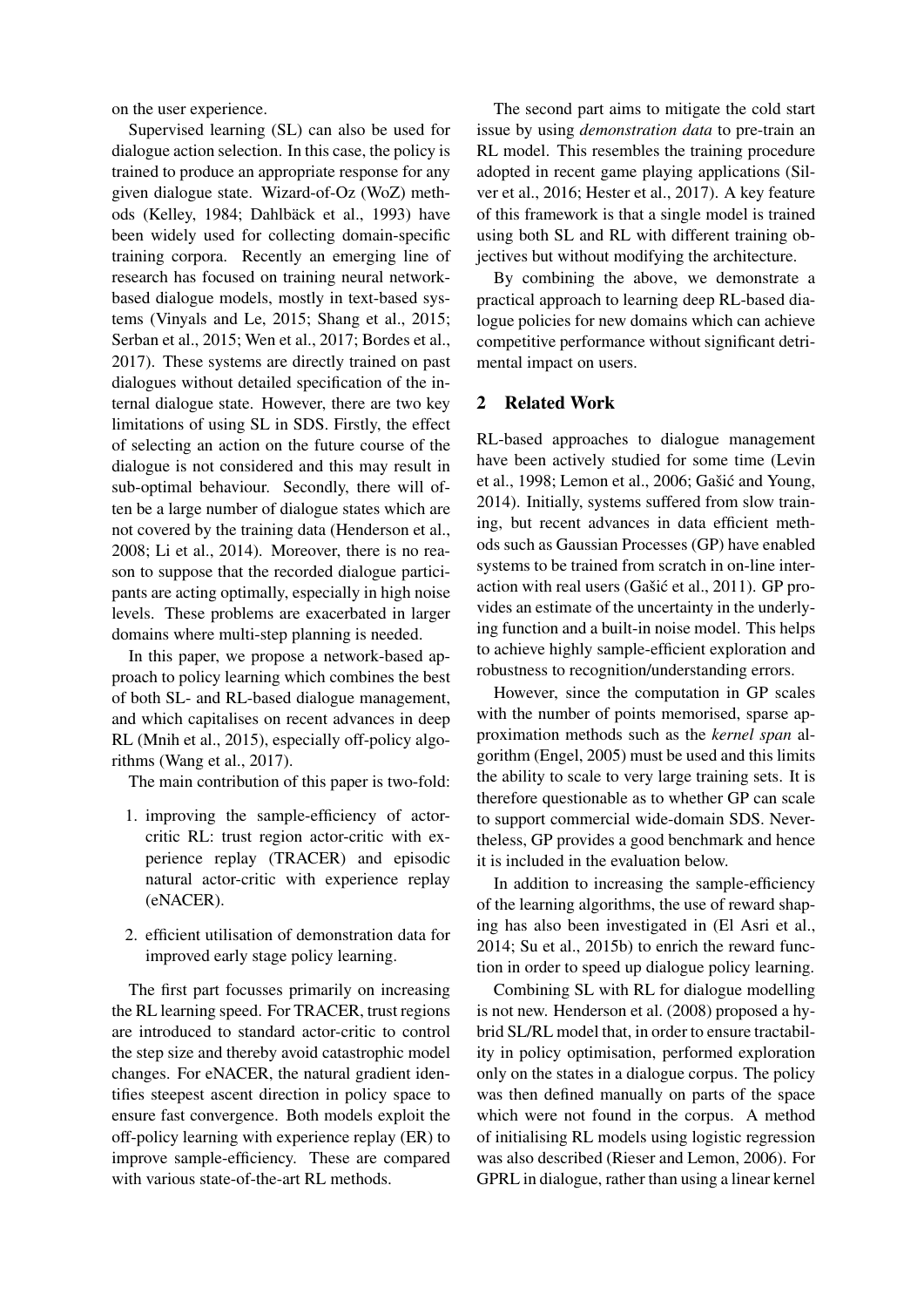that imposes heuristic data pair correlation, a preoptimised Gaussian kernel learned using SL from a dialogue corpus has been proposed (Chen et al., 2015). The resulting kernel was more accurate on data correlation and achieved better performance, however, the SL corpus did not help to initialise a better policy. Better initialisation of GPRL has been studied in the context of domain adaptation by specifying a GP prior or re-using an existing model which is then pre-trained for the new domain (Gašić et al., 2013).

A number of authors have proposed training a standard neural-network policy in two stages (Fatemi et al., 2016; Su et al., 2016a; Williams et al., 2017). Asadi and Williams (2016) also explored off-policy RL methods for dialogue policy learning. All these studies were conducted in simulation, using error-free text-based input. A similar approach was also used in a conversational model (Li et al., 2016). In contrast, our work introduces two new sample-efficient actor-critic methods, combines both two-stage policy learning and off-policy RL, and testing at differing noise levels.

### 3 Neural Dialogue Management

The proposed framework addresses the dialogue management component in a modular SDS. The input to the model is the belief state b that encodes a distribution over the possible user intents along with the dialogue history. The model's role is to select the system action  $a$  at every turn that will lead to the maximum possible cumulative reward and a successful dialogue outcome. The system action is mapped into a system reply at the semantic level, and this is subsequently passed to the natural language generator for output to the user.

The semantic reply consists of three parts: the *intent* of the response, (e.g. inform), which *slots* to talk about (e.g. area), and a *value* for each slot (e.g. east). To ensure tractability, the policy selects a from a restricted action set which identifies the *intent* and sometimes a *slot*, any remaining information required to complete the reply is extracted using heuristics from the tracked belief state.

# 3.1 Training with Reinforcement Learning

Dialogue policy optimisation can be seen as the task of learning to select the sequence of responses (actions) at each turn which maximises the longterm objective defined by the reward function. This can be solved by applying either value-based



Figure 1: A2C, TRACER and eNACER architectures using feed-forward neural networks.

or policy-based methods. In both cases, the goal is to find an optimal policy  $\pi^*$  that maximises the discounted total return  $R = \sum_{t=0}^{T-1} \gamma^t r_t(\mathbf{b}_t, a_t)$ over a dialogue with T turns where  $r_t(\mathbf{b}_t, a_t)$  is the reward when taking action  $a_t$  in dialogue belief state  $\mathbf{b}_t$  at turn t and  $\gamma$  is the discount factor.

The main difference between the two categories is that policy-based methods have stronger convergence characteristics than value-based methods. The latter often diverge when using function approximation since they optimise in value space and a slight change in value estimate can lead to a large change in policy space (Sutton et al., 2000).

Policy-based methods suffer from low sampleefficiency, high variance and often converge to local optima since they typically learn via Monte Carlo estimation (Williams, 1992; Schulman et al., 2016). However, they are preferred due to their superior convergence properties. Hence in this paper we focus on policy-based methods but also include a value-based method as a baseline.

# 3.1.1 Advantage Actor-Critic (A2C)

In a policy-based method, the training objective is to find a parametrised policy  $\pi_{\theta}(a|\mathbf{b})$  that maximises the expected reward  $J(\theta)$  over all possible dialogue trajectories given a starting state.

Following the *Policy Gradient Theorem* (Sutton et al., 2000), the gradient of the parameters given the objective function has the form:

$$
\nabla_{\theta} J(\theta) = \mathbb{E} \left[ \nabla_{\theta} \log \pi_{\theta}(a | \mathbf{b}) Q^{\pi_{\theta}}(\mathbf{b}, a) \right]. \quad (1)
$$

Since this form of gradient has a potentially high variance, a baseline function is typically introduced to reduce the variance whilst not changing the estimated gradient (Williams, 1992; Sutton and Barto, 1999). A natural candidate for this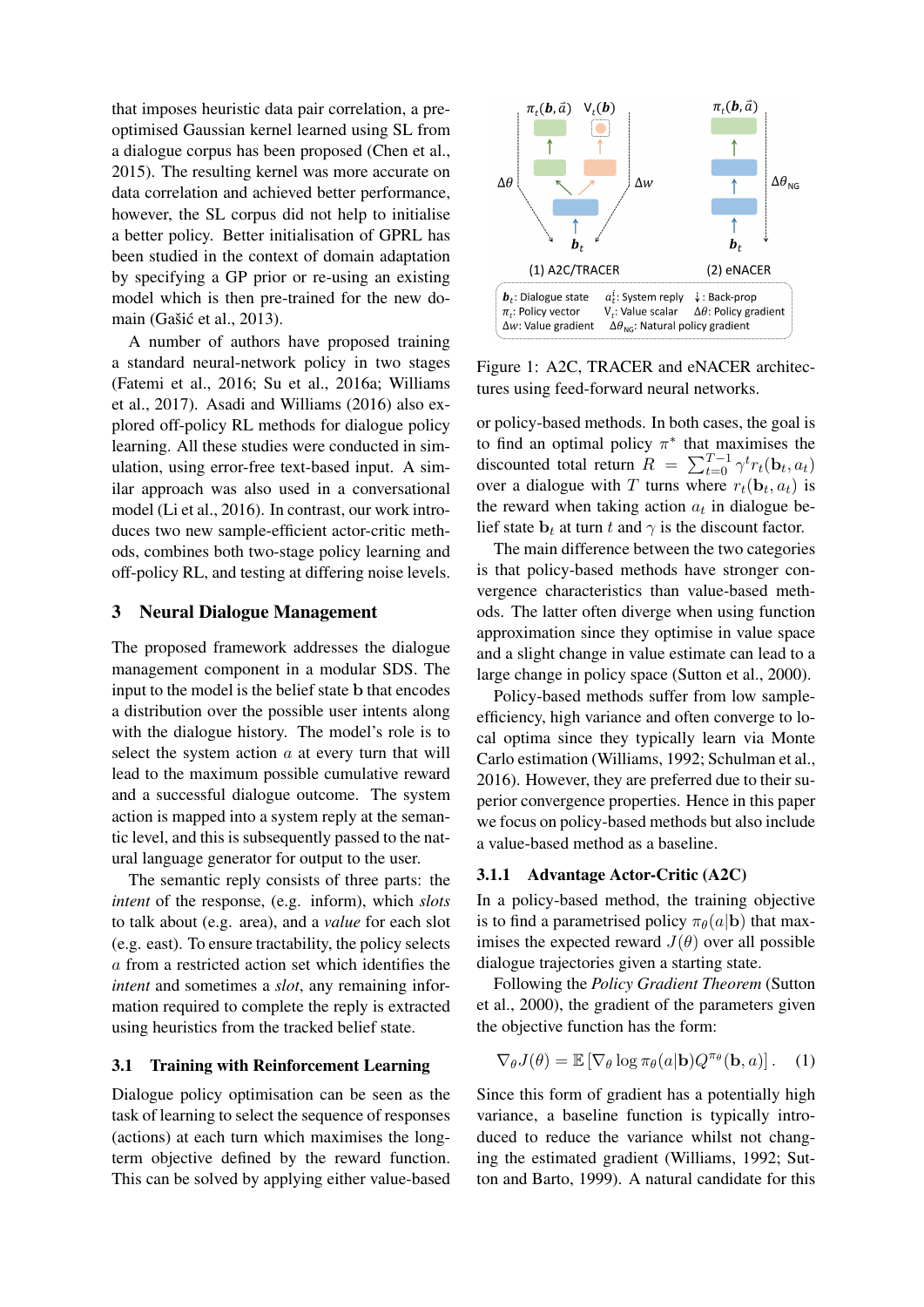baseline is the value function  $V(\mathbf{b})$ . Equation 2 then becomes:

$$
\nabla_{\theta} J(\theta) = \mathbb{E} \left[ \nabla_{\theta} \log \pi_{\theta}(a | \mathbf{b}) A_w(\mathbf{b}, a) \right], \quad (2)
$$

where  $A_w(\mathbf{b}, a) = Q(\mathbf{b}, a) - V(\mathbf{b})$  is the *advantage function*. This can be viewed as a special case of the *actor-critic*, where  $\pi_{\theta}$  is the actor and  $A_w(\mathbf{b}, a)$  is the critic, defined by two parameter sets  $\theta$  and w. To reduce the number of required parameters, temporal difference (TD) errors  $\delta_w = r_t + \gamma V_w(\mathbf{b_{t+1}}) - V_w(\mathbf{b_t})$  can be used to approximate the advantage function (Schulman et al., 2016). The left part in Figure 1 shows the architecture and parameters of the resulting A2C policy.

### 3.1.2 The TRACER Algorithm

To boost the performance of A2C policy learning, two methods are introduced:

# I. Experience replay with off-policy learning for speed-up

*On-policy* RL methods update the model with the samples collected via the current policy. Sample-efficiency can be improved by utilising *experience replay* (ER) (Lin, 1992), where minibatches of dialogue experiences are randomly sampled from a replay pool  $P$  to train the model. This increases learning efficiency by re-using past samples in multiple updates whilst ensuring stability by reducing the data correlation. Since these past experiences were collected from different policies compared to the current policy, the use of ER leads to *off-policy* updates.

When training models with RL,  $\epsilon$ -greedy action selection is often used to trade-off between exploration and exploitation, whereby a random action is chosen with probability  $\epsilon$  otherwise the top-ranking action is selected. A policy used to generate a training dialogues (episodes) is referred to as a *behaviour policy*  $\mu$ , in contrast to the policy to be optimised which is called the *target policy* π.

The basic A2C training algorithm described in §3.1.1 is *on-policy* since it is assumed that actions are drawn from the same policy as the target to be optimised ( $\mu = \pi$ ). In *off-policy* learning, since the current policy  $\pi$  is updated with the samples generated from old behaviour policies  $\mu$ , an importance sampling (IS) ratio is used to rescale each sampled reward to correct for the sampling bias at time-step t:  $\rho_t = \pi(a_t | \mathbf{b_t}) / \mu(a_t | \mathbf{b_t})$  (Meuleau et al., 2000).

For A2C, the off-policy gradient for the parametrised value function  $V_w$  thus has the form:

$$
\Delta w^{\text{off}} = \sum_{t=0}^{T-1} \left( \bar{R}_t - \hat{V}_w(\mathbf{b_t}) \right) \nabla_w \hat{V}_w(\mathbf{b_t}) \prod_{i=0}^t \rho_i, \tag{3}
$$

where  $\bar{R}_t$  is the off-policy Monte-Carlo return (Precup et al., 2001):

$$
\bar{R}_t = r_t + \gamma r_{t+1} \prod_{i=1}^1 \rho_{t+i} + \dots + \gamma^{T-t-1} r_{T-1} \prod_{i=1}^{T-1} \rho_{t+i}.
$$
 (4)

Likewise, the updated gradient for policy  $\pi_{\theta}$  is:

$$
\Delta\theta^{\text{off}} = \sum_{t=0}^{T-1} \rho_t \nabla_{\theta} \log \pi_{\theta}(a_t | \mathbf{b}_t) \hat{\delta}_w, \qquad (5)
$$

where  $\hat{\delta}_w = r_t + \gamma \hat{V}_w(\mathbf{b_{t+1}}) - \hat{V}_w(\mathbf{b_t})$  is the TD error using the estimated value of  $V_w$ .

Also, as the gradient correlates strongly with the sampled reward, reward  $r_t$  and total return R are normalised to lie in [-1,1] to stabilise training.

### II. Trust region constraint for stabilisation

To ensure stability in RL, each per-step policy change is often limited by setting a small learning rate. However, setting the rate low enough to avoid occasional large destabilising updates is not conducive to fast learning.

Here, we adopt a modified Trust Region Policy Optimisation method introduced by Wang et al. (2017). In addition to maximising the cumulative reward  $J(\theta)$ , the optimisation is also subject to a Kullback-Leibler (KL) divergence limit between the updated policy θ and an *average policy*  $\theta_a$  to ensure safety. This average policy represents a running average of past policies and constrains the updated policy to not deviate far from the average  $\theta_a \leftarrow \alpha \theta_a + (1 - \alpha) \theta$  with a weight  $\alpha$ .

Thus, given the off-policy policy gradient  $\Delta\theta^{\rm off}$ in Equation 5, the modified policy gradient with trust region  $g$  is calculated as follows:

minimize 
$$
\frac{1}{2} ||\Delta \theta^{\text{off}} - g||_2^2
$$
,  
subject to  $\nabla_{\theta} D_{KL} [\pi_{\theta_a}(\mathbf{b_t}) || \pi_{\theta}(\mathbf{b_t})]^T g \le \xi$ ,

where  $\pi$  is the policy parametrised by  $\theta$  or  $\theta_a$ , and  $\xi$  controls the magnitude of the KL constraint. Since the constraint is linear, a closed form solution to this quadratic programming problem can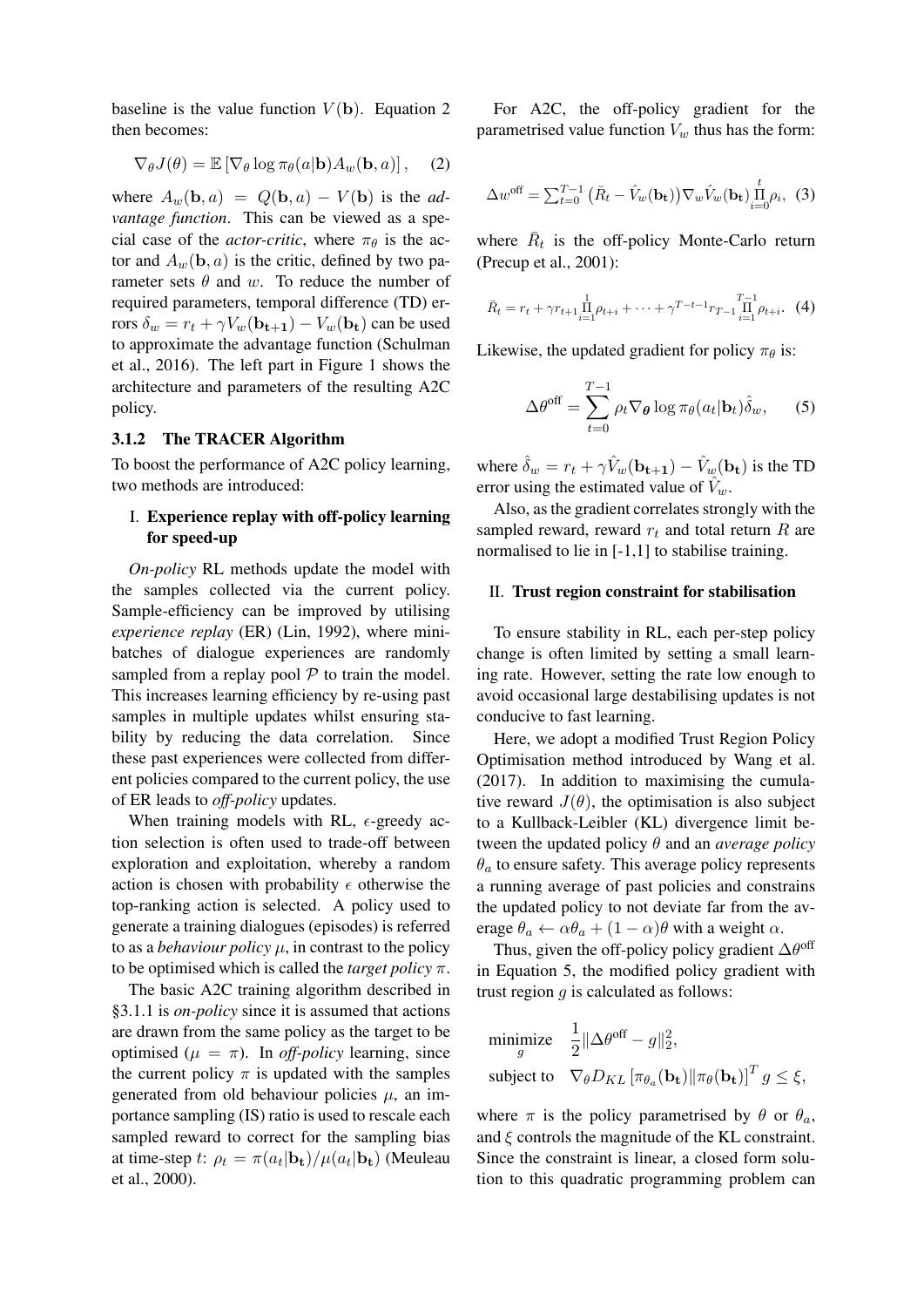be derived using the KKT conditions. Setting  $k = \nabla_{\theta} D_{KL} \left[ \pi_{\theta_a}(\mathbf{b_t}) || \pi_{\theta}(\mathbf{b_t}) \right]$ , we get:

$$
g_{tr}^* = \Delta\theta^{\text{off}} - \max\left\{\frac{k^T \Delta\theta^{\text{off}} - \delta}{\|k\|_2^2}, 0\right\} k. \quad (6)
$$

When this constraint is satisfied, there is no change to the gradient with respect to  $\theta$ . Otherwise, the update is scaled down along the direction of  $k$  and the policy change rate is lowered. This direction is also shown to be closely related to the *natural gradient* (Amari, 1998; Schulman et al., 2015), which is presented in the next section.

The above enhancements speed up and stabilise A2C. We call it the Trust Region Actor-Critic with Experience Replay (TRACER) algorithm.

### 3.1.3 The eNACER Algorithm

Vanilla gradient descent algorithms are not guaranteed to update the model parameters in the steepest direction due to re-parametrisation (Amari, 1998; Martens, 2014). A widely used solution to this problem is to use a *compatible function approximation* for the advantage function in Equation 2:  $\nabla_w A_w(b, a) = \nabla_\theta \log \pi_\theta(a|b)$ , where the update of  $w$  is then in the same update direction as  $\theta$  (Sutton et al., 2000). Equation 2 can then be rewritten as:

$$
\nabla_{\theta} J(\theta) = \mathbb{E} \left[ \nabla_{\theta} \log \pi_{\theta}(a | \mathbf{b}) \nabla_{\theta} \log \pi_{\theta}(a | \mathbf{b})^T w \right]
$$

$$
= F(\theta) \cdot w,
$$

where  $F(\theta)$  is the Fisher information matrix. This implies  $\Delta \theta_{NG} = w = F(\theta)^{-1} \nabla_{\theta} J(\theta)$  and it is called the *natural gradient*. The Fisher Matrix can be viewed as a correction term which makes the natural gradient independent of the parametrisation of the policy and corresponds to steepest ascent towards the objective (Martens, 2014). Empirically, the natural gradient has been found to significantly speed up convergence.

Based on these ideas, the Natural Actor-Critic (NAC) algorithm was developed by Peters and Schaal (2006). In its episodic version (eNAC), the Fisher matrix does not need to be explicitly computed. Instead, the gradient is estimated by a least squares method given the  $n$ -th episode consisting of a set of transition tuples  $\{(\mathbf{b}_t^n, a_t^n, r_t^n)\}_{t=0}^{T_n-1}$ :

$$
R^{n} = \left[\sum_{t=0}^{T_{n}-1} \nabla_{\theta} \log \pi_{\theta}(a_{t}^{i}|\mathbf{b}_{t}^{i}; \theta)^{T}\right] \cdot \Delta \theta_{NG} + C, \tag{7}
$$

which can be solved analytically.  $C$  is a constant which is an estimate of the baseline  $V(\mathbf{b})$ .

As in TRACER, eNAC can be enhanced by using ER and off-policy learning, thus called eNACER, whereby  $R<sup>n</sup>$  in Equation 7 is replaced by the off-policy Monte-Carlo return  $\bar{R}_0^n$  at timestep  $t = 0$  as in Equation 4. For very large models, the inversion of the Fisher matrix can become prohibitively expensive to compute. Instead, a truncated variant can be used to calculate the natural gradient (Schulman et al., 2015).

eNACER is structured as a feed forward network with the output  $\pi$  as in the right of Figure 1, updated with natural gradient  $\Delta\theta_{NG}$ . Note that by using the compatible function approximation, the value function does not need to be explicitly calculated. This makes eNACER in practice a policygradient method.

#### 3.2 Learning from Demonstration Data

From the user's perspective, performing RL from scratch will invariably result in unacceptable performance in the early learning stages. This problem can be mitigated by an off-line corpus of *demonstration data* to bootstrap a policy. This data may come from a WoZ collection or from interactions between users and an existing policy. It can be used in three ways: A: Pre-train the model, B: Initialise a supervised replay buffer  $P_{sup}$ , and C: a combination of the two.

(A) For model pre-training, the objective is to 'mimic' the response behaviour from the corpus. This phase is essentially standard SL. The input to the model is the dialogue belief state b, and the training objective for each sample is to minimise a joint cross-entropy loss  $\mathcal{L}(\theta) = -\sum_k y_k \log(p_k)$ between action labels  $y$  and model predictions  $p$ , where the policy is parametrised by a set  $\theta$ .

A policy trained by SL on a fixed dataset may not generalise well. In spoken dialogues, the noise levels may vary across conditions and thus can significantly affect performance. Moreover, a policy trained using SL does not perform any long-term planning on the conversation. Nonetheless, supervised pre-training offers a good model starting point which can then be fine-tuned using RL.

(B) For supervised replay initialisation, the demonstration data is stored in a replay pool  $\mathcal{P}_{\text{sup}}$ which is kept separate from the ER pool used for RL and is never over-written. At each RL update iteration, a small portion of the demonstration data  $\mathcal{P'}_{sup}$  is sampled, and the supervised crossentropy loss  $\mathcal{L}(\theta)$  computed on this data is added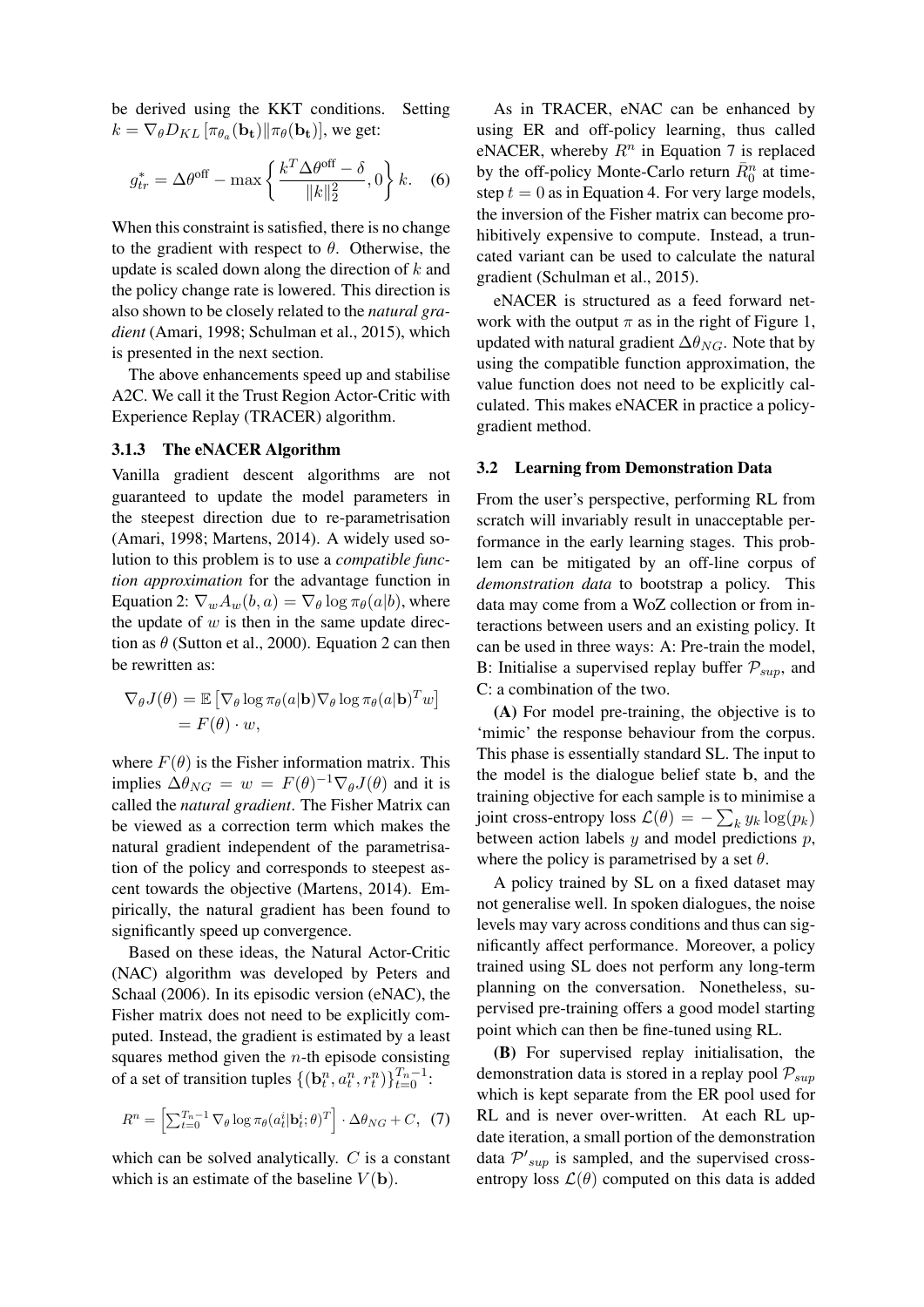to the RL objective  $J(\theta)$ . Also, an L2 regularisation loss  $\lVert \cdot \rVert_2^2$  is applied to  $\theta$  to help prevent it from over-fitting on the sampled demonstration dataset. The total loss to be minimised is thus:

$$
\mathcal{L}_{all}(\theta) = -J(\theta) + \lambda_1 \mathcal{L}(\theta; \mathcal{P'}_{sup}) + \lambda_2 ||\theta||_2^2, (8)
$$

where  $\lambda$ 's are weights. In this way, the RL policy is guided by the sampled demonstration data while learning to optimise the total return.

(C) The learned parameters of the pre-trained model in method A above might distribute differently from the optimal RL policy and this may cause some performance drop in early stages while learning an RL policy from this model. This can be alleviated by using the composite loss proposed in method B. A comparison between the three options is included in the experimental evaluation.

### 4 Experimental Results

Our experiments utilised the software tool-kit Py-Dial (Ultes et al., 2017), which provides a platform for modular SDS. The target application is a live telephone-based SDS providing restaurant information for the Cambridge (UK) area. The task is to learn a policy which manages the dialogue flow and delivers requested information to the user. The domain consists of approximately 100 venues, each with 6 slots out of which 3 can be used by the system to constrain the search (food-type, area and price-range) and 3 are system-informable properties (phone-number, address and postcode) available once a database entity has been found.

The input for all models was the full dialogue belief state b of size 268 which includes the last system act and distributions over the user intention and the three requestable slots. The output includes 14 restricted dialogue actions determining the system intent at the semantic level. Combining the dialogue belief states and heuristic rules, it is then mapped into a spoken response using a natural language generator.

### 4.1 Model Comparison

Two value-based methods are shown for comparison with the policy-based models described. For both of these, the policy is implicitly determined by the action-value (Q) function which estimates the expected total return when choosing action  $a$ given belief state **b** at time-step  $t$ . For an optimal policy π ∗ , the Q-function satisfies the *Bellman*

*equation* (Bellman, 1954):

$$
Q^*(\mathbf{b}_t, a_t) = \mathbf{E}_{\pi^*} \{ r_t + \gamma \max_{a'} Q^*(\mathbf{b}_{t+1}, a') | \mathbf{b}_t, a_t \}.
$$
 (9)

## 4.1.1 Deep Q-Network (DQN)

DQN is a variant of the Q-learning algorithm whereby a neural network is used to non-linearly approximate the Q-function. This suggests a sequential approximation in Equation 9 by minimising the loss:

$$
L(w_t) = \mathbb{E}\left[ (y_t - Q(\mathbf{b}_t, a_t; w_t))^2 \right], \qquad (10)
$$

where  $y_t = r_t + \gamma \max_{a'} Q(\mathbf{b}_{t+1}, a'; w_t^{-})$  is the target to update the parameters  $w$ . Note that  $y_t$ is evaluated by a target network  $w^-$  which is updated less frequently than the network  $w$  to stabilise learning, and the expectation is over the tuples  $(\mathbf{b}_t, a_t, r_{t+1}, \mathbf{b}_{t+1})$  sampled from the experience replay pool described in §3.1.2.

DQN often suffers from over-estimation on Qvalues as the max operator is used to select an action as well as to evaluate it. Double DQN (DDQN) (Van Hasselt et al., 2016) is thus used to de-couple the action selection and Q-value estimation to achieve better performance.

### 4.1.2 Gaussian Processes (GP) RL

GPRL is a state-of-the-art value-based RL algorithm for dialogue modelling. It is appealing since it can learn from a small number of observations by exploiting the correlations defined by a *kernel function* and provides an uncertainty measure of its estimates. In GPRL, the Q-function is modelled as a GP with zero mean and kernel:  $Q(B, A) \sim \mathcal{GP}(0, (k(\mathbf{b}, a), k(\mathbf{b}, a))$ . This Qfunction is then updated by calculating the posterior given the collected belief-action pairs  $(b, a)$ (dictionary points) and their corresponding rewards (Gašić and Young, 2014). The implicit knowledge of the distance between data points in observation space provided by the kernel greatly speeds up learning since it enables Q-values in as yet unexplored space to be estimated. Note that GPRL was used by Fatemi et al. (2016) to compare with deep RL but no uncertainty estimate was used to guide exploration and as a result had relatively poor performance. Here GPRL with uncertainty estimate is used as the benchmark.

### 4.2 Reinforcement Learning from Scratch

The proposed models were first evaluated under 0% semantic error rate with an agenda-based simulator which generates user interactions at the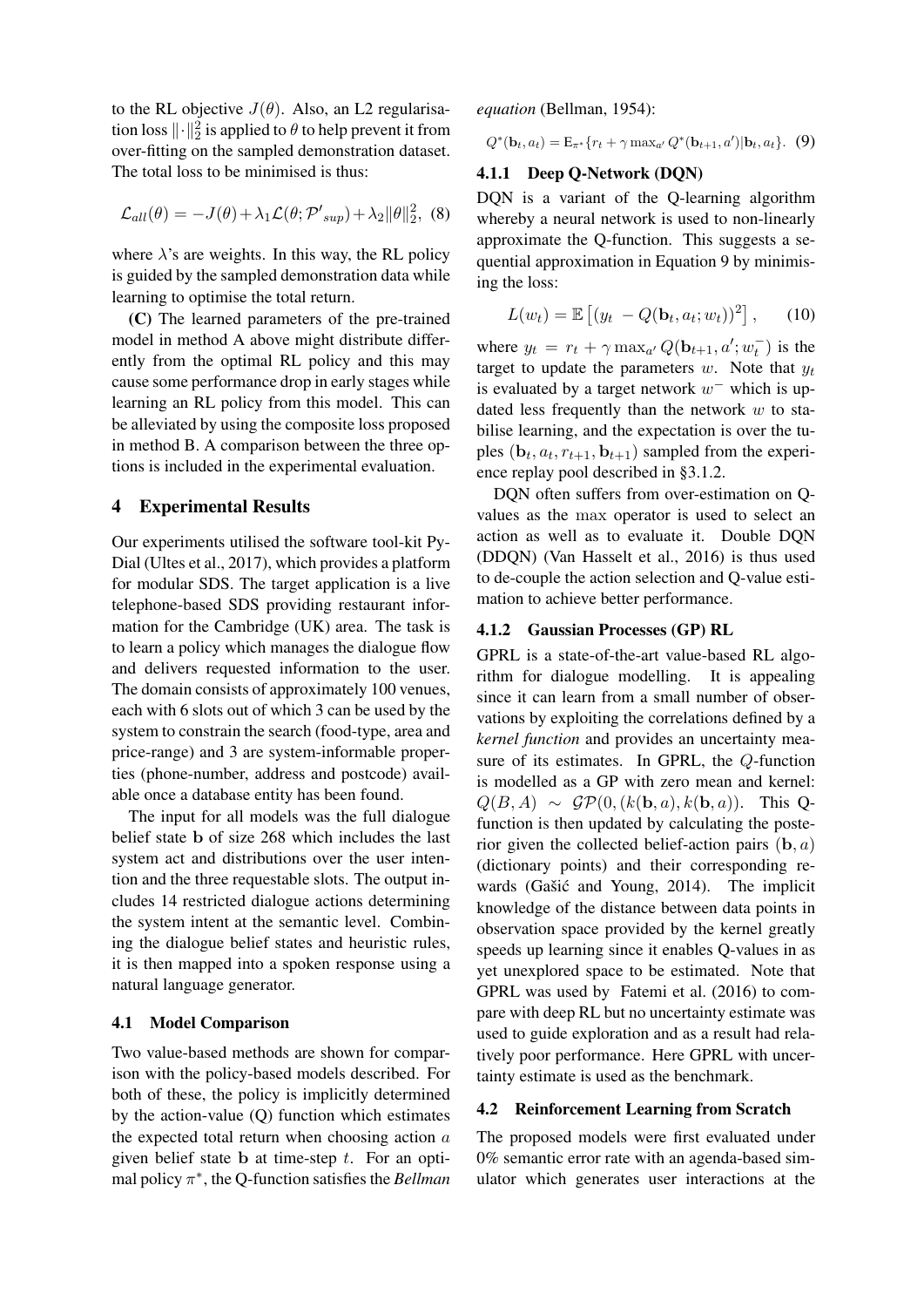

Figure 2: The success rate learning curves of onpolicy A2C, A2C with ER, TRACER, DQN with ER, GP and eNACER in user simulation under noise-free condition.

semantic-level (Schatzmann et al., 2006). In this case, the user intent is perfectly captured in the dialogue belief state without noise.

The total return of each dialogue was set to  $\mathbb{1}(\mathcal{D}) - 0.05 \times T$ , where T is the dialogue length and  $\mathbb{1}(\mathcal{D})$  is the success indicator for dialogue D. The maximum dialogue length was set to 20 turns and  $\gamma$  was 0.99. All deep RL models (A2C, TRACER, eNACER and DQN) contained two hidden layers of size 130 and 50. The Adam optimiser was used (Kingma and Ba, 2014) with an initial learning rate of 0.001. During training, an  $\epsilon$ -greedy policy was used, which was initially set to 0.3 and annealed to 0.0 over 3500 training dialogues. For GP, a linear kernel was used.

The ER pool  $P$  size was 1000, and the minibatch size was 64. Once an initial 192 samples had been collected, the model was updated after every 2 dialogues. Note that for DQN, each sample was a state transition  $(\mathbf{b}_t, a_t, r_t, \mathbf{b}_{t+1})$ , whereas in A2C, TRACER and eNACER, each sample comprised the whole dialogue with all its state transitions. For eNACER, the natural gradient was computed to update the model weights of size ∼ 42000. For TRACER,  $\alpha$  was set to 0.02, and  $\xi$  was 0.01. Since the IS ratio has a high variance and can occasionally be extremely large, it was clipped between [0.8,1.0] to maintain stable training.

Figure 2 shows the success rate learning curves of on-policy A2C, A2C with ER, TRACER, DQN with ER, GP and eNACER. All were tested with 600 dialogues after every 200 training dialogues. As reported in previous studies, the benchmark

GP model learns quickly and is relatively stable. eNACER provides comparable performance. DQN also showed high sample-efficiency but with high instability at some points. This is because an iterative improvement in value space does not guarantee an improvement in policy space. Although comparably slower to learn, the difference between on-policy A2C and A2C with ER clearly demonstrates the sample-efficiency of reusing past samples in mini-batches. The enhancements incorporated into the TRACER algorithm do make this form of learning competitive although it still lags behind eNACER and GPRL.

#### 4.2.1 Learning from Demonstration Data

Regardless of the choice of model and learning algorithm, training a policy from scratch on-line will always result in a poor user experience until sufficient interactions have been experienced to allow acceptable behaviours to be learned.

As discussed in §3.2, an off-line corpus of demonstration data can potentially mitigate this problem. To test this, a corpus of 720 real user spoken dialogues in the Cambridge restaurant domain was utilised. The corpus was split in a 4:1:1 ratio for training, validation and testing. It contains interactions between real users recruited via the Amazon Mechanical Turk service and a wellbehaved SDS as described in Su et al. (2016b).

For A2C with ER and TRACER, the three ways of exploiting demonstration data in §3.2 were explored. The exploration parameter  $\epsilon$  was also set to 0.3 and annealed to 0.0 over 2000 training dialogues. Since TRACER has similar patterns to A2C with ER, we first explored the impact of demonstration data on the A2C with ER results since it provides more headroom for identifying performance gains.

Figure 3a shows the different combinations of demonstration data using A2C with ER in noisefree conditions. The supervised pre-trained model (SL model) provides reasonable starting performance. The A2C ER model with supervised pretraining (A2C ER+SL model) improves on this after only 400 dialogues whilst suffering initially. We hypothesise that the optimised SL pre-trained parameters distributed very differently to the optimal A2C ER parameters. Also, the A2C ER model with SL replay (A2C ER+SL replay) shows clearly how the use of a supervised replay buffer can accelerate learning from scratch. Moreover, when SL pre-training is combined with SL replay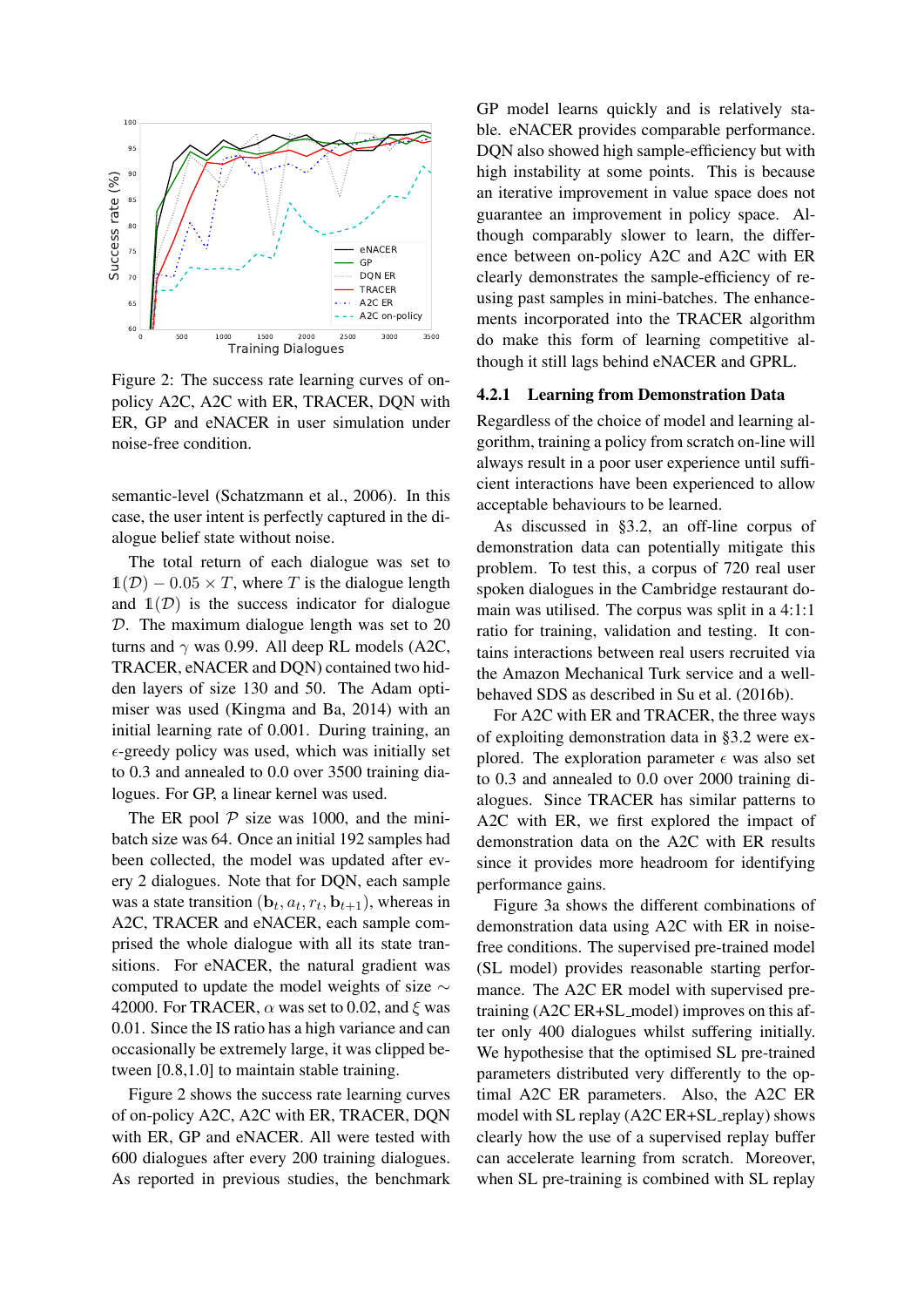

data.

Figure 3: Utilising demonstration data for improving RL learning speed.

(A2C ER+SL model+replay), it achieved the best result. Note that  $\lambda_1$  and  $\lambda_2$  in Equation 8 were 10 and 0.01 respectively. In each policy update, 64 demonstration data were randomly sampled from the supervised replay pool  $P_{sup}$ , which is the same number of RL samples selected from ER for A2C learning. Similar patterns emerge when utilising demonstration data to improve early learning in the TRACER and eNACER algorithms as shown in Figure 3b. However, in this case, eNACER is less able to exploit demonstration data since the training method is different from standard actorcritics. Hence, the supervised loss  $\mathcal L$  cannot be directly incorporated into the RL objective J as in Equation 8. One could optimise the model using  $\mathcal L$  separately after every RL update. However, in our experiments, this did not yield improvement. Hence, only eNACER learning from a pre-trained SL model is reported here. Compared to eNACER learning from scratch, eNACER from SL model started with good performance but learned more slowly. Again, this may be because the optimised SL pre-trained parameters distributed very differently from the optimal eNACER parameters and led to sub-optimality. Overall, these results suggest that the proposed SL+RL framework to exploit demonstration data is effective in mitigating the cold start problem and TRACER provides the best solution in terms of avoiding poor initial performance, rapid learning and competitive fully trained performance.

In addition to the noise-free performance, we also investigated the impact of noise on the TRACER algorithm. Figure 4 shows the results after training on 2000 dialogues via interaction with



Figure 4: The success rate of TRACER for a random policy, policy trained with corpus data (NN:SL) and further improved via RL (NN:SL+RL) respectively in user simulation under various semantic error rates.

the user simulator under different semantic error rates. The random policy (white bars) uniformly sampled an action from the set of size 14. This can be regarded as the average initial performance of any learning system. We can see that SL generates a robust model which can be further finetuned using RL over a wide range of error rates. It should be noted, however, that the drop-off in performance at high noise levels is more rapid than might be expected, comparing to the GPRL. We believe that deep architectures are prone to overfitting and in consequence do not handle well the uncertainty of the user behaviour. We plan to investigate this issue in future work. Overall, these outcomes validate the benefit of the proposed twophased approach where the system can be effectively pre-trained using corpus data and further be refined via user interactions.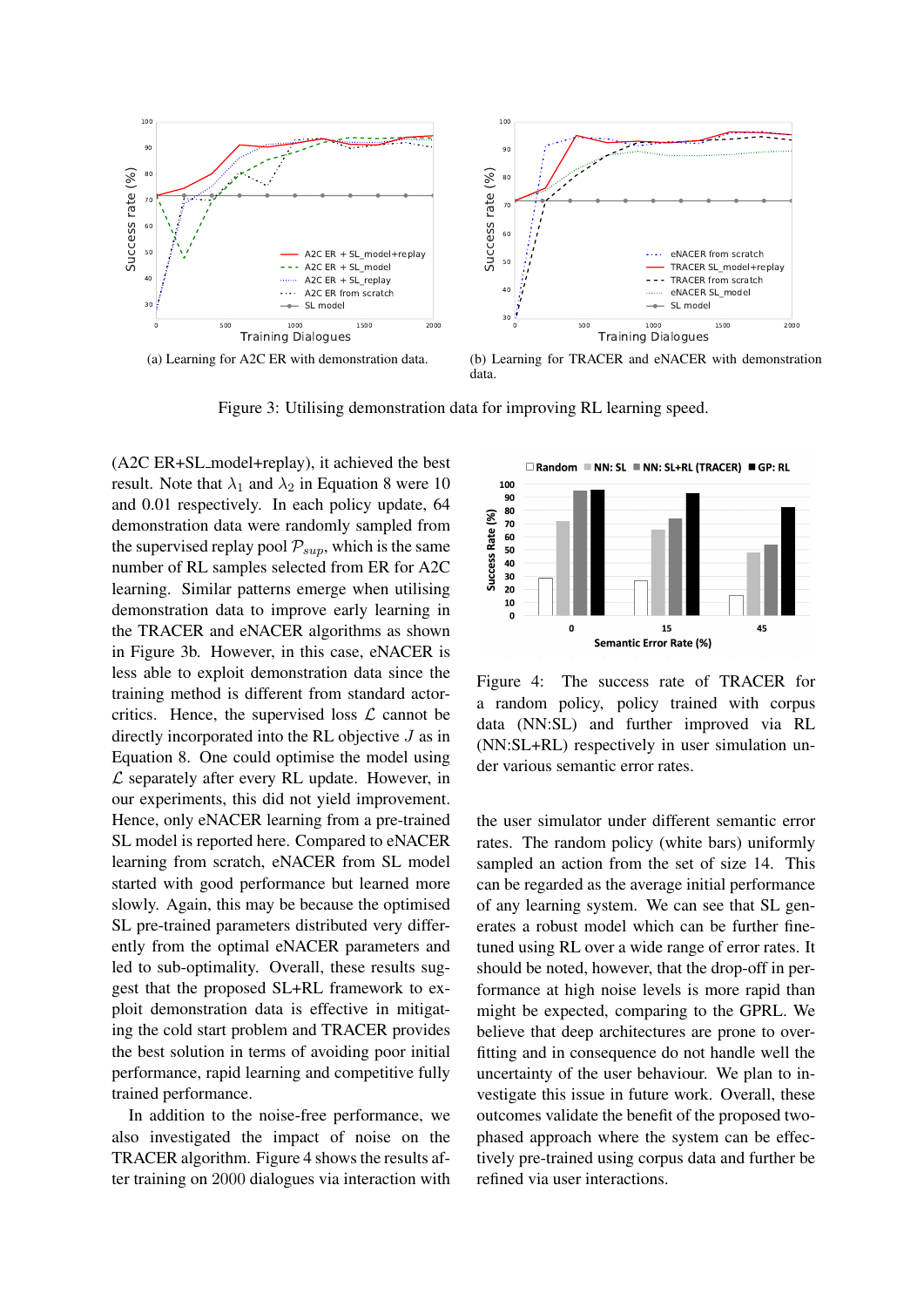# 5 Conclusion

This paper has presented two compatible approaches to tackling the problem of slow learning and poor initial performance in deep reinforcement learning algorithms. Firstly, trust region actor-critic with experience replay (TRACER) and episodic natural actor-critic with experience replay (eNACER) were presented, these have been shown to be more sample-efficient than other deep RL models and broadly competitive with GPRL. Secondly, it has been shown that demonstration data can be utilised to mitigate poor performance in the early stages of learning. To this end, two methods for using off-line corpus data were presented: simple pre-training using SL, and using the corpus data in a replay buffer. These were particularly effective when used with TRACER which provided the best overall performance.

Experimental results were also presented for mismatched environments, again TRACER demonstrated the ability to avoid poor initial performance when trained only on the demonstration corpus, yet still improve substantially with subsequent reinforcement learning. It was noted, however, that performance still falls off rather rapidly in noise compared to GPRL as the uncertainty estimates are not handled well by neural networks architectures.

Finally, it should be emphasised that whilst this paper has focused on the early stages of learning a new domain where GPRL provides a benchmark and is hard to beat, the potential of deep RL is its readily scalability to exploit on-line learning with large user populations as the model size is not related with experience replay buffer.

# Acknowledgments

Pei-Hao Su is supported by Cambridge Trust and the Ministry of Education, Taiwan. Paweł Budzianowski is supported by EPSRC Council and Toshiba Research Europe Ltd, Cambridge Research Laboratory. The authors would like to thank the other members of the Cambridge Dialogue Systems Group for their valuable comments.

# References

Shun-Ichi Amari. 1998. Natural gradient works efficiently in learning. In *Neural computation*. MIT Press, volume 10, pages 251–276.

- Kavosh Asadi and Jason D Williams. 2016. Sampleefficient deep reinforcement learning for dialog control. In *arXiv preprint arXiv:1612.06000*.
- Richard Bellman. 1954. The theory of dynamic programming. Technical report, DTIC Document.
- Antoine Bordes, Y-Lan Boureau, and Jason Weston. 2017. Learning end-to-end goal-oriented dialog. In *Proc of ICLR*.
- Paweł Budzianowski, Stefan Ultes, Pei-Hao Su, Nikola Mrkšić, Tsung-Hsien Wen, Inigo Casanueva, Lina M. Rojas Barahona, and Milica Gašić. 2017. Subdomain modelling for dialogue management with hierarchical reinforcement learning. In *Proc of SIG-DIAL*.
- Lu Chen, Pei-Hao Su, and Milica Gašic. 2015. Hyperparameter optimisation of gaussian process reinforcement learning for statistical dialogue management. In *Proc of SigDial*.
- Yun-Nung Chen, Dilek Hakkani-Tür, Gokhan Tur, Jianfeng Gao, and Li Deng. 2016. End-to-end memory networks with knowledge carryover for multiturn spoken language understanding. In *Proc of IN-TERSPEECH*.
- Nils Dahlbäck, Arne Jönsson, and Lars Ahrenberg. 1993. Wizard of oz studies: why and how. In *Proc of Intelligent user interfaces*.
- Lucie Daubigney, Matthieu Geist, Senthilkumar Chandramohan, and Olivier Pietquin. 2014. A comprehensive reinforcement learning framework for dialogue management optimisation. volume 6.
- Layla El Asri, Romain Laroche, and Olivier Pietquin. 2014. Task completion transfer learning for reward inference. In *Proc of MLIS*.
- Yaakov Engel. 2005. *Algorithms and representations for reinforcement learning*. PhD Thesis.
- Mehdi Fatemi, Layla El Asri, Hannes Schulz, Jing He, and Kaheer Suleman. 2016. Policy networks with two-stage training for dialogue systems. In *Proc of SigDial*.
- Milica Gašić, Catherine Breslin, Matt Henderson, Dongho Kim, Martin Szummer, Blaise Thomson, Pirros Tsiakoulis, and Steve Young. 2013. Pomdpbased dialogue manager adaptation to extended domains. In *Sigdial*.
- Milica Gašić, Filip Jurcicek, Blaise. Thomson, Kai Yu, and Steve Young. 2011. On-line policy optimisation of spoken dialogue systems via live interaction with human subjects. In *IEEE ASRU*.
- Milica Gašić and Steve Young. 2014. Gaussian processes for pomdp-based dialogue manager optimization. IEEE, volume 22, pages 28–40.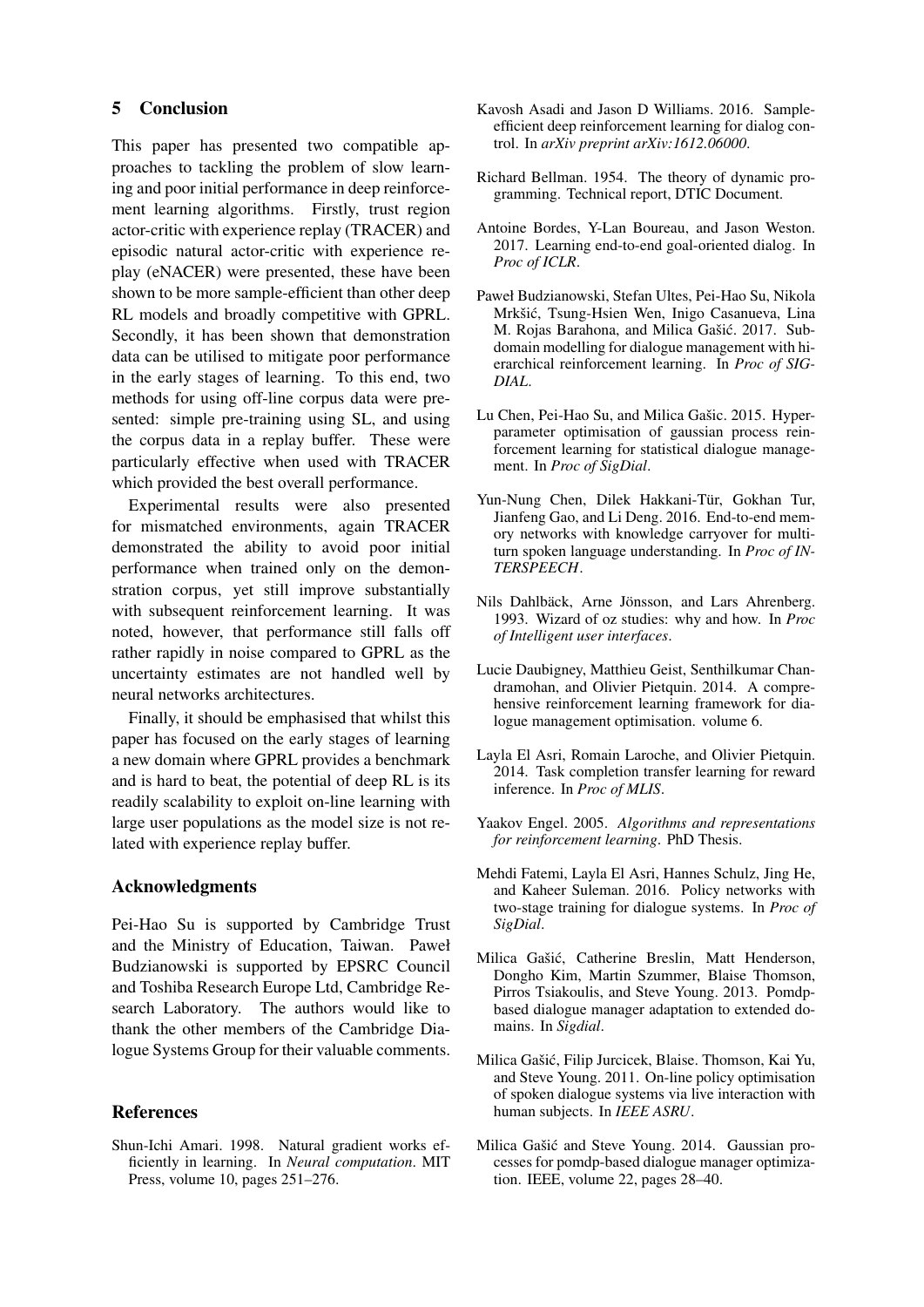- James Henderson, Oliver Lemon, and Kallirroi Georgila. 2008. Hybrid reinforcement/supervised learning of dialogue policies from fixed data sets. In *Computational Linguistics*. MIT Press, volume 34, pages 487–511.
- M. Henderson, B. Thomson, and S. J. Young. 2014. Word-based Dialog State Tracking with Recurrent Neural Networks. In *Proc of SIGdial*.
- Todd Hester, Matej Vecerik, Olivier Pietquin, Marc Lanctot andTom Schaul, Bilal Piot, Andrew Sendonaris, Gabriel Dulac-Arnold, Ian Osband, John Agapiou, Joel Z. Leibo, and Audrunas Gruslys. 2017. Learning from demonstrations for real world reinforcement learning. In *arXiv:1704.03732*.
- Zhiting Hu, Zichao Yang, Xiaodan Liang, Ruslan Salakhutdinov, and Eric P Xing. 2017. Controllable text generation. *Proc of ICML* .
- Filip Jurčíček, Blaise Thomson, and Steve Young. 2011. Natural actor and belief critic: Reinforcement algorithm for learning parameters of dialogue systems modelled as pomdps. In *ACM TSLP*. ACM, volume 7, page 6.
- John F. Kelley. 1984. An iterative design methodology for user-friendly natural language office information applications.
- Diederik Kingma and Jimmy Ba. 2014. Adam: A method for stochastic optimization. In *arXiv preprint arXiv:1412.6980*.
- Oliver Lemon, Kallirroi Georgila, and James Henderson. 2006. Evaluating effectiveness and portability of reinforcement learned dialogue strategies with real users: the talk towninfo evaluation. In *SLT*. pages 178–181.
- Esther Levin and Roberto Pieraccini. 1997. A stochastic model of computer-human interaction for learning dialogue strategies. In *Eurospeech*.
- Esther Levin, Roberto Pieraccini, and Wieland Eckert. 1998. Using markov decision process for learning dialogue strategies. In *ICASSP*.
- Jiwei Li, Will Monroe, Alan Ritter, and Dan Jurafsky. 2016. Deep reinforcement learning for dialogue generation. In *Proc of EMNLP*.
- Lihong Li, He He, and Jason D Williams. 2014. Temporal supervised learning for inferring a dialog policy from example conversations. In *Spoken Language Technology Workshop (SLT), 2014 IEEE*. IEEE, pages 312–317.
- Long-Ji Lin. 1992. Self-improving reactive agents based on reinforcement learning, planning and teaching. In *Machine learning*. volume 8, pages 293–321.
- James Martens. 2014. New insights and perspectives on the natural gradient method. *arXiv preprint arXiv:1412.1193* .
- Nicolas Meuleau, Leonid Peshkin, Leslie P Kaelbling, and Kee-Eung Kim. 2000. Off-policy policy search. In *Technical report, MIT AI Lab*.
- Volodymyr Mnih, Koray Kavukcuoglu, David Silver, Andrei A Rusu, Joel Veness, Marc G Bellemare, Alex Graves, Martin Riedmiller, Andreas K Fidjeland, Georg Ostrovski, et al. 2015. Human-level control through deep reinforcement learning. In *Nature*. Nature Publishing Group, volume 518, pages 529–533.
- Nikola Mrkšić, Diarmuid Ó Séaghdha, Blaise Thomson, Tsung-Hsien Wen, and Steve Young. 2017. Neural Belief Tracker: Data-driven dialogue state tracking. In *Proc of ACL*.
- Julien Perez and Fei Liu. 2016. Dialog state tracking, a machine reading approach using memory network. *arXiv preprint arXiv:1606.04052* .
- Jan Peters and Stefan Schaal. 2006. Policy gradient methods for robotics. In *IEEE RSJ*.
- Doina Precup, Richard S Sutton, and Sanjoy Dasgupta. 2001. Off-policy temporal-difference learning with function approximation. In *Proc of ICML*.
- Verena Rieser and Oliver Lemon. 2006. Using logistic regression to initialise reinforcement-learning-based dialogue systems. In *Spoken Language Technology Workshop, 2006. IEEE*. IEEE, pages 190–193.
- Verena Rieser and Oliver Lemon. 2009. Natural language generation as planning under uncertainty for spoken dialogue systems. In *Proc of EACL*. pages 683–691.
- Nicholas Roy, Joelle Pineau, and Sebastian Thrun. 2000. Spoken dialogue management using probabilistic reasoning. In *Proc of SigDial*.
- Jost Schatzmann, Karl Weilhammer, Matt Stuttle, and Steve Young. 2006. A survey of statistical user simulation techniques for reinforcement-learning of dialogue management strategies. In *The knowledge engineering review*. Cambridge Univ Press, volume 21, pages 97–126.
- John Schulman, Sergey Levine, Philipp Moritz, Michael I Jordan, and Pieter Abbeel. 2015. Trust region policy optimization. In *Proc of ICML*.
- John Schulman, Philipp Moritz, Sergey Levine, Michael Jordan, and Pieter Abbeel. 2016. Highdimensional continuous control using generalized advantage estimation. In *Proc of ICLR*.
- Iulian V Serban, Alessandro Sordoni, Yoshua Bengio, Aaron Courville, and Joelle Pineau. 2015. Hierarchical neural network generative models for movie dialogues. In *arXiv preprint arXiv:1507.04808*.
- Lifeng Shang, Zhengdong Lu, and Hang Li. 2015. Neural responding machine for short-text conversation. In *arXiv preprint arXiv:1503.02364*.